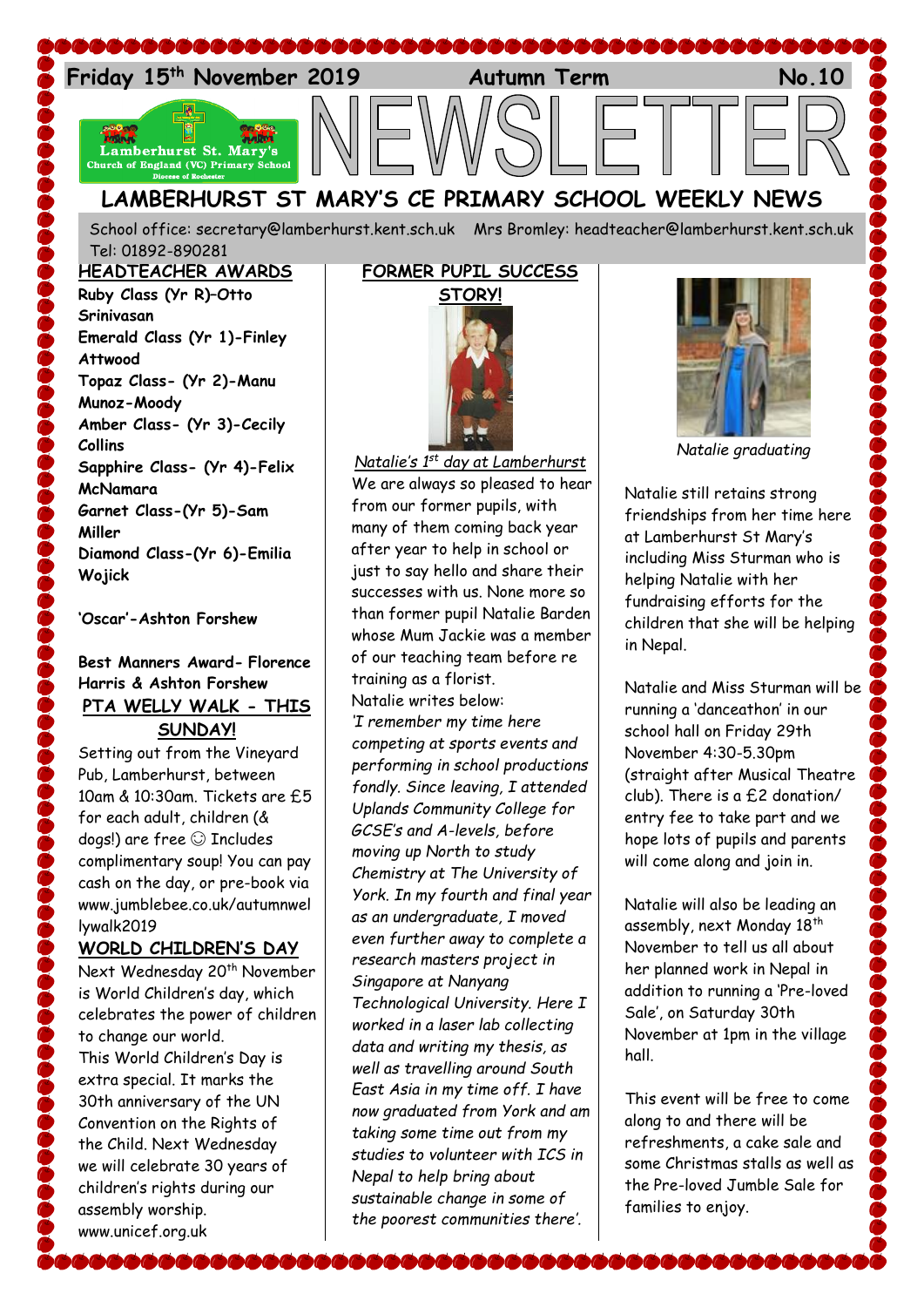

**THE MAYOR'S TOY APPEAL**

This is a charitable Appeal supported by the Mayor's Office and St George's with over 30 years' experience of helping disadvantaged children and families over the Christmas period. They provide Christmas presents to children of families in crisis, referred to them by Social Services and the local Women's Shelters, allowing the children to experience the magic of Christmas, whilst enabling their parent a valuable respite from the pressures of the season and time in which to address their difficulties. Whilst they receive much valuable support, they receive no funding and rely very heavily on volunteers and donations. Between Sat 9th Nov and Wed 11<sup>th</sup> Dec there will be large boxes displayed in many collection points in Tunbridge Wells and surrounding areas. Some venues, such as Royal Victoria Place, Trinity Theatre will feature Christmas trees with tags that offer ideas for suitable gifts within a specific age range. Drop your gifts at - Tunbridge Wells: • Big Yellow Self Storage • Baldwins Travel Agency • Camden Centre • Maddisons Residential • Nationwide Building Society • Pembury Library (closed Mondays) • Royal Victoria Place • Sainsbury's Local, Mount Pleasant Road • Southborough Library (closed Thursdays) • The Sports Centre • St George's Childcare • Town Hall • Trinity Theatre • TW Gateway •

Whirligig Toys • Cranbrook: • Pages Newsagents •

Paddock Wood: • Barsley's Department Store • Giving Trees can be found at: • Royal Victoria Place • St George's Childcare, Chilston Rd By donating a gift to the Mayor's Toy Appeal you will help to bring joy to a local child or teenager in need. • Via an amazon wishlist www.twmta.co.uk/amazon • Choose a gift from Teddy's list online (www.twmta.co.uk) or a gift tag from one of the 'giving trees'. New gifts only please and no weapon-type toys or candles.

St. Mary's Church are supporting the Mayor's Toy Appeal, as they do most years, with a Toy Service on the 1st December, 11.00am at the All Age Service. The Mayor and Mayoress, and our own Karen Collins from Lamberhurst who is running the appeal, will be at the service to explain how the appeal works, and the benefits it brings to so many deprived children in the area. People attending the service can bring a toy to donate, and all that is collected that day will be used in this year's appeal. The service should be an interesting and special one, with a special appearance by some little singers from Fidgets Nursery! Toy donations will also be collected in the Parish Office which is open 10am-3pm Tues, Weds, Thurs, if you can't make the service. Reverend Andrew would really love to have a good community attendance at the service, and a nice pile of presents to donate to the appeal, so please do consider the appeal next time you are shopping.

Details of the types of gifts wanted etc are on the website www.twmta.co.uk

# **ST LUKE'S CHURCH CHRISTMAS FAYRE**

St Luke's Church, Matfield Christmas Fayre takes place on 30th November. Everyone is warmly invited. There will be lots of stalls and Santa's Grotto.

### **SOUND OF MUSIC SUCCESS**



*Amelie & Cecily* We were tremendously proud of not just Cecily in Year 3 but also 3 of our former pupils, Amelie, Holly and Sebbie who all played lead roles in the recent Bennett Memorial School production of The Sound of Music.



*Cecily with Sebbie who played Cpt Von Trapp*

*There are no attachments this week!*